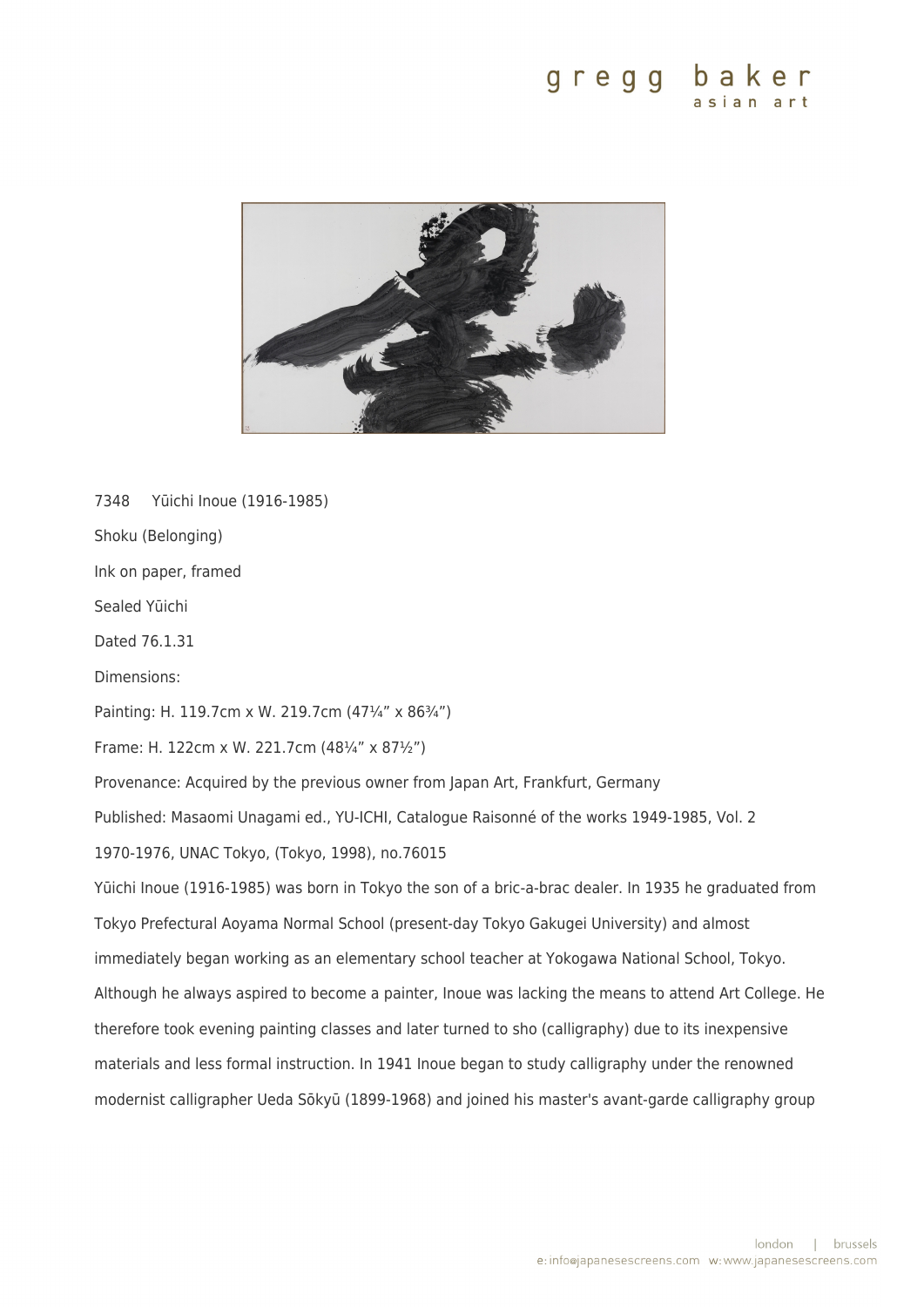### gregg baker

Keiseikai.

Ueda himself came from a modernist tradition of avant-garde calligraphers advocating the study of kanji (Chinese characters) by old Chinese masters, while at the same time being aware of contemporary international art movements. The emphasis of Ueda Sōkyū and the Keiseikai group was on the emotional expression of the self at the moment of writing. According to Ueda it is more embarrassing for a calligrapher to lack heart than technique.

In March 1945 Inoue was on night duty at the Yokokawa National School where 1,000 people were taking shelter from a bombing raid by the American air force. The school was engulfed by flames and Inoue was left as the sole survivor. This tragic near-death experience left him deeply scarred and he later described his ordeal in the calligraphic piece entitled Ah! Yokokawa National School, now in the collection of Unac Tokyo Inc.

'The town plunged into darkness is transformed into an incandescent sea…. All Kōto-ku is hell fire' he begins. 'A thousand refugees have no shelter and there is no exit.' Buried all night in a heap of corpses, Inoue concludes, 'At dawn, the fire is out. Silence is all. No cries'.

The horrors of war led Inoue to dedicate his existence to the study of avant-garde sho and its promotion through journals such as Shonobi edited by Shiryū Morita, under the leadership of Sōkyū Ueda. He also became fascinated by modern western art and was regularly informed about action painting, abstract expressionism and the work of ground-breaking artists such as Franz Kline (1910-1962), Mark Tobey (1890-1976) and Jackson Pollock (1912-1956) by the pages of the Bokubi journal first published in 1951 by Shiryū Morita. Inoue also befriended cultural emissaries such as Isamu Noguchi (1904-1988), the international avant-garde artist Saburō Hasegawa (1906-1957) as well as various artists from the Gutai group.

In 1952 Inoue along with four other disciples of Sōkyū Ueda; Shiryū Morita (1912-1999), Eguchi Sōgen (1919-) Sekiya Yoshimichi (b.1920) and Nakamura Bokushi (dates unknown) left Keiseikai to found the avant-garde calligraphy group Bokujinkai. The group's activities were documented in its journal Bokujin edited by Inoue until its 50th issue. The group's goals were to liberate sho from orthodox conventions, to present it within a global perspective and to establish it as a contemporary artistic medium. The main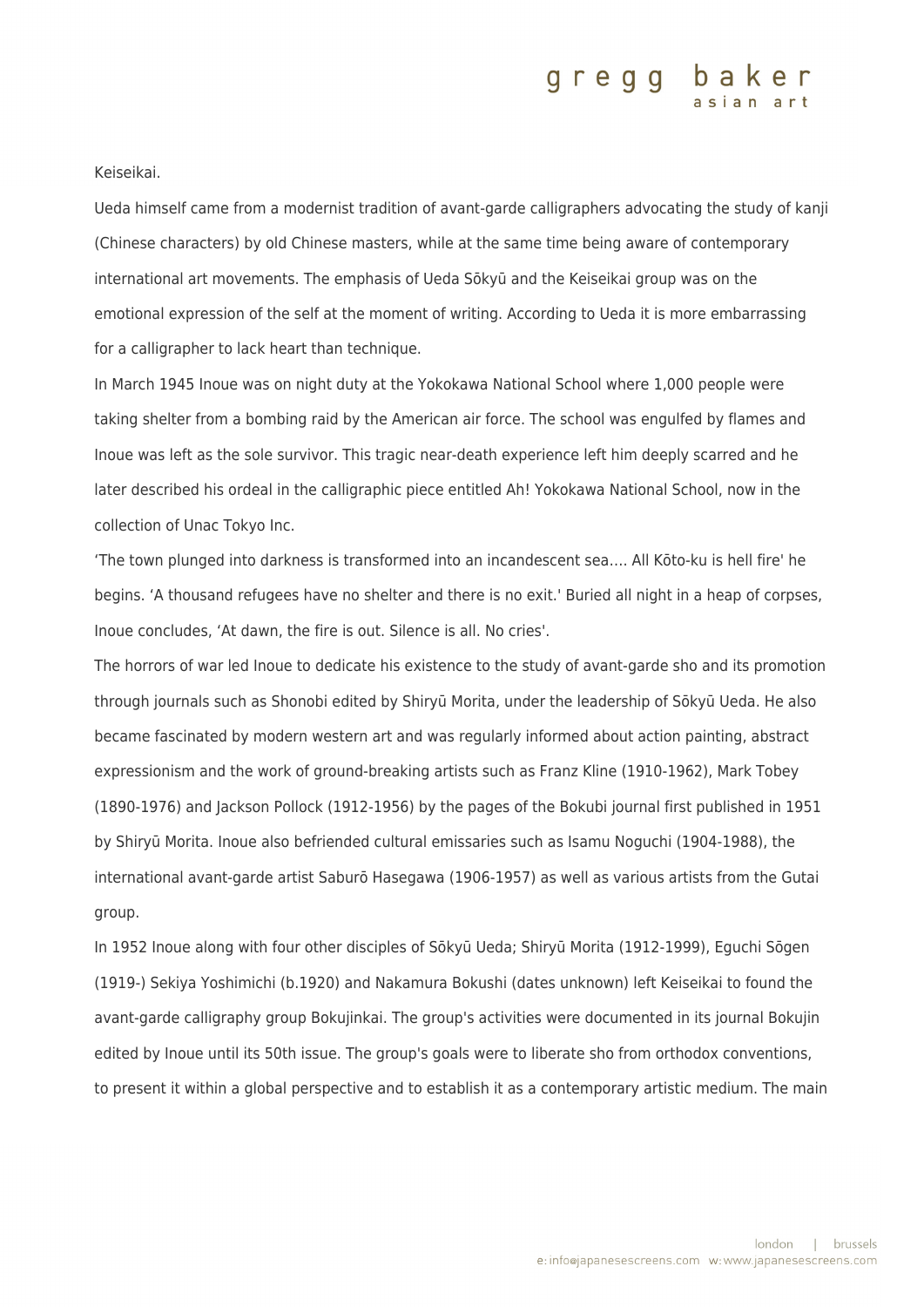#### gregg baker

emphasis was on individual study and unrestricted expression and so the group members refused to participate in large exhibitions or organisations in Japan.

Inoue along with the rest of the Bokujinkai calligraphers abandoned traditional sho materials. This experimentation meant substituting the traditional fude (brush) with cardboard, sticks, hemp-palm and broom sized brushes. Sumi (ink) was also replaced with mineral pigments, oil paint, enamel and lacquer while canvas, wood, ceramic and even glass were used in place of washi (paper). Although their methods were totally innovative, the group pursued a rigorous re-evaluation of the fundamentals of ancient calligraphy and the timeless qualities of the calligraphic line from a contemporary, universal point of view.

These avant-garde calligraphers were not overly concerned that their renderings of kanji characters were legible or whether they had used a character at all. For the calligrapher the process of producing work is an existential involvement. The form gradually becomes 'his' during the writing and re-writing of the drafts when the initial or generally accepted meaning of the character may be forgotten. In Zen terms, the form becomes the calligrapher's koan (Zen dictum). The execution of a piece demands total absorption, both physical and mental, a complete giving of the self to the writing. Implicit in the piece is the whole experience the calligrapher goes through from initial spark, through confused wrestling with the line and form, to the absolute commitment of execution.

Writing in his journal Inoue proclaimed 'Turn your body and soul into a brush… No to everything! The hell with it! Paint with all your strength - anything, anyhow! Spread your enamel and let it gush out! Splash it in the faces of the respectable teachers of calligraphy. Sweep away all those phonies who defer to calligraphy with a capital C… I will bore my way through, I will cut my way open. The break is total.'

Unagami Masanomi, The Act of Writing:Tradition and Yū-Ichi Today, Ōkina Inoue Yū-Ichi ten/ Yū-Ichi Works 1955-85, Kyoto National Museum of Modern Art, 1989

However, after losing himself in this exhilarating cosmos of experimentation, of discarding the meaning and forms of kanji, Inoue finally came to understand how marvellous they really were and from around 1957, free from the tradition of sho he devoted himself to action painting while adhering to the original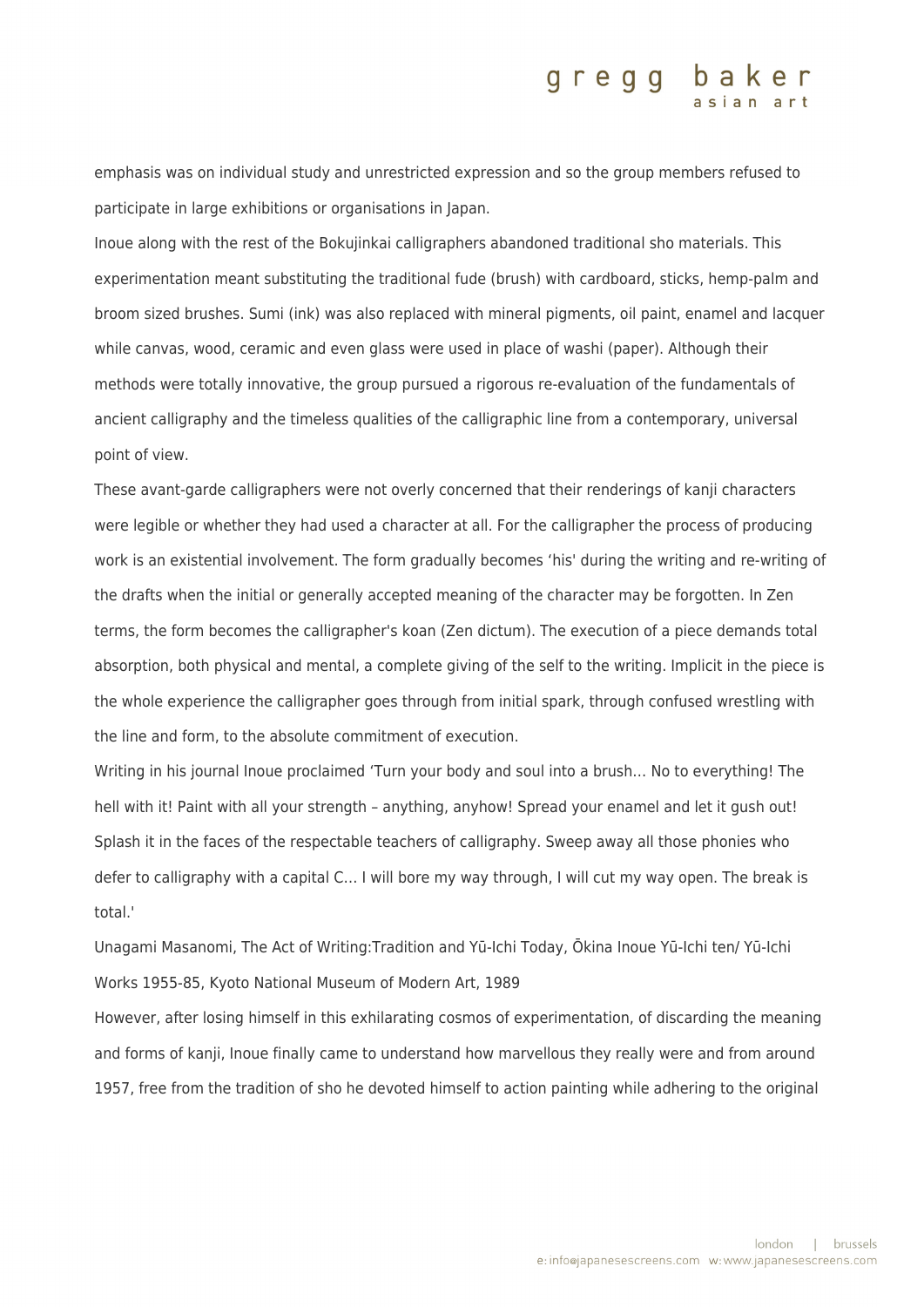### gregg baker

characters so that he was to some extend restricted. Inoue came to terms with the beauty in the form of the kanji, admitting worshiping the fatal nobleness of the Chinese characters.

Despite avant-garde calligraphy's superficial resemblance to abstract art the abstract within the calligraphic tradition is fundamentally different. An artist, should he choose, can reject or ignore the history of art. The avant-garde calligrapher however, cannot. He is working within a centuries-old discipline combining two visual languages, sho and abstract expressionism to convey deeply felt inner conflict and anguish.

When I write a particular character, I am often asked about the meaning of that character. At that point I usually say something that amounts to what you would find in the dictionary. And yet that is a mere entrance-way and no more. To give an explanation that goes as far as I have worked out with great efforts is impossible.

Inoue Yūichi, September 1977, [SHO] by YU-ICHI '49-'79, edited by Unagami Masaomi, UNAC TOKYO Co. Ltd, 1980.

Works by the artist can be found in the collections of: The National Museum of Modern Art, Tokyo; The National Museum of Art, Osaka; The National Museum of Modern Art, Kyoto; The Muuseum of Modern Art, Gunma; Chiba City Museum of Art, Chiba; Carnegie Institution of Science, Whasington D.C.; Langen Foundation, Neuss; Museum Rietberg, Zurich

Selected Solo Exhibitions:

1965 Galerie Rudolf Zwirner, Cologne

1986 Yūichi: Zeppitsu (Yūichi, Psyché Calligraphy-Parting Thoughts), NEWZ and UNAC SALON Tokyo; Nishinomiya Citizen's Gallery, Hyogo

1989 Yūichi Works 1955-85, The National Museum of Modern Art, Kyoto; Fukuoka Prefectural Museum of Art, Fukuoka; Niigata City Art Museum, Niigata; The yamaguchi Prefectural Museum of Art, yamaguchi; The Ehime Prefectural Museum of Art, Ehime; Koriyama City Museum of Art, Fukushima 1995 Yūichi:1916-1985, Kunsthalle Basel

 Yūichi: Exhibition in Commemoration of the publication of Yūichi Sho-ho, Tianjin People's Art Publishing House Gallery, Tianjin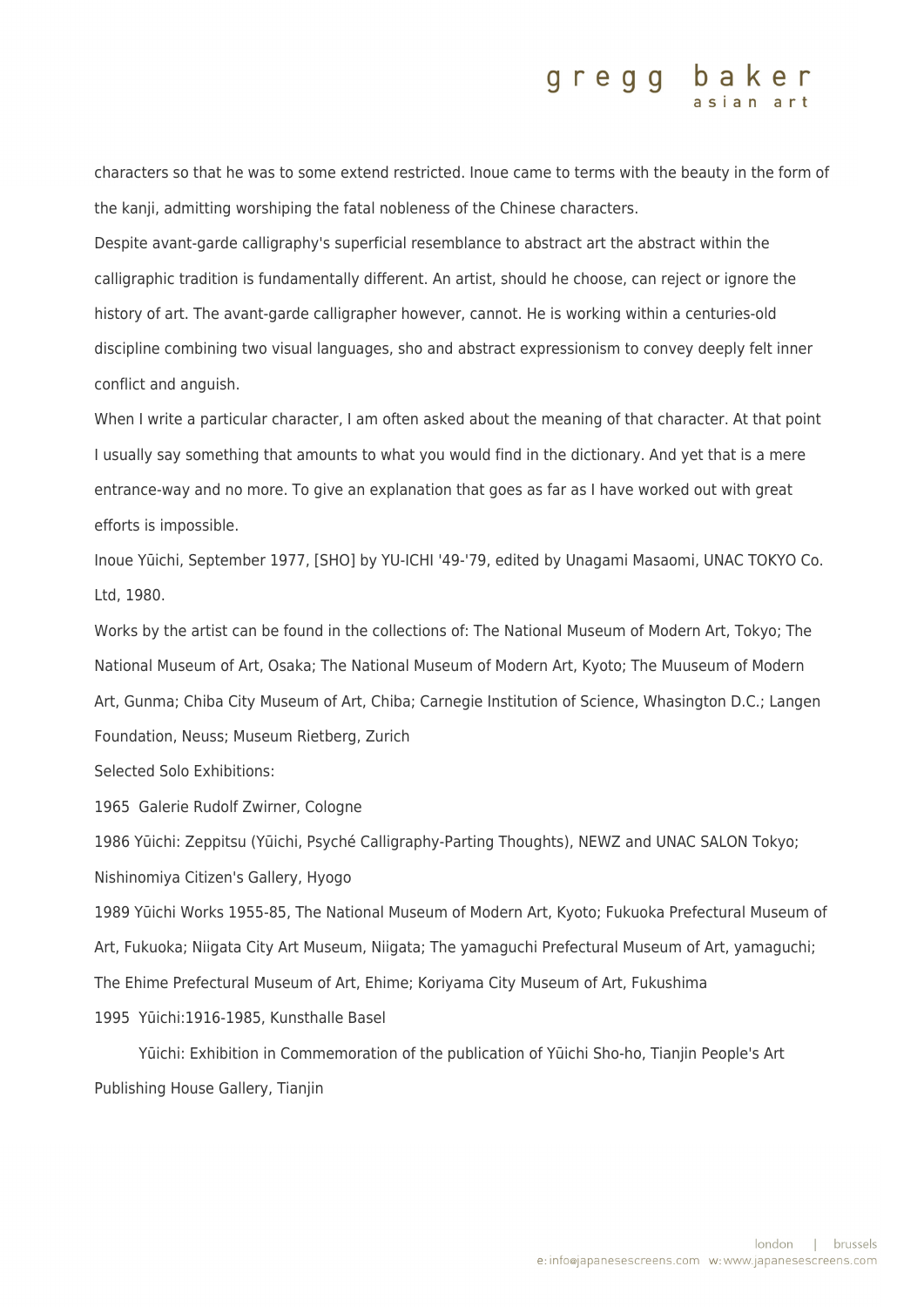## gregg baker

- 1999 Inoue Yūichi Calligraphy is for everyone, Seoul Art Centre, Seoul
- 2000 Yūichi Vivant, Chigasaki City Museum of Art, Kanagawa Yūichi Ali, d'Ac galleria Comunale d'Arte Contemporanea di Ciampino, Italy
- 2005 Inoue Yūichi, Hangzhou International Calligraphy Festival, China Academy of Art, Hangzou
- 2008 Kanji Art of Inoue Yūichi, Shi Fang Art Museum, Zhengzhou, China
- 2010 Yūichi, Tokushima Kenritsu Bungaky Shodokan
- 2012 Yūichi, Works on Paper, Japan Art, Galerie Friedrich Mϋller, Frankfurt Yūichi, Ningbo Museum of Art, China
- 2016 Inoue Yūichi, 21st Century Museum of Contemporary Art, Kanazawa
- Selected Group Exhibitions:
- 1950 6th Nitten (Japan Fine Arts) Exhibition, Tokyo
- 1954 Contemporary Japanese Calligraphy, The Museum of Modern Art, New York

First Exhibition of Bokujin, Tokyo

1955 Bokujin, Galerie Colette Allendy, Paris; Gallerie Apollo, Brussels

Abstract Paintings – Japan and the U.S., The National Museum of Modern Art, Tokyo

First Public Exhibition of Bokujin, Kyoto Munincipal Museum of Art, Kyoto; Ueno Matsuzakaya Gallery,

Tokyo

1957 4th São Paulo Art Biennial, São Paulo

1958 Fifty years of Modern Art, Universal & International Fair, Brussels

1959 Documenta II, Kassel

1961 6th Sao Paulo Biennal

 The 1961 Pittsburgh International Exhibition of Contemporary Painting and Sculpture, Carnegie Institute, Pittsburgh

1969 Contemporary Art Dialogue Between the East and the West, The National Museum of Modern Art, Tokyo

1994 Japanese Art After 1945: Scream Against the Sky, Yokohama Museum of Art, Kanagawa;

Guggenheim Museum SoHo, New York; San Francisco Museum of Modern Art, San Francisco